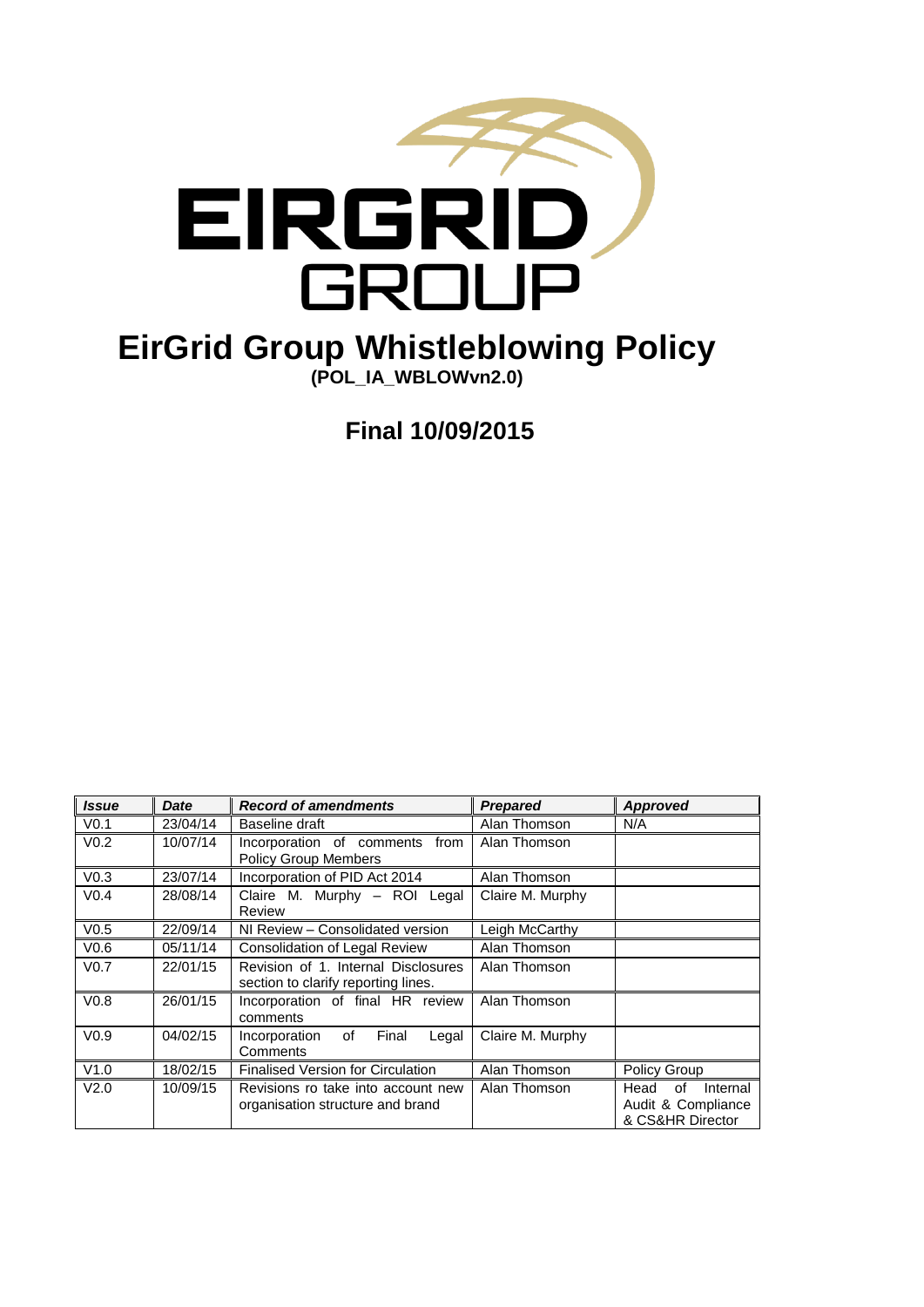

## **Contents**

| Can individuals retain anonymity, and are they protected if they make an anonymous disclosure?  6 |  |
|---------------------------------------------------------------------------------------------------|--|
| Who within the EirGrid Group Maintains Records, Monitors & Reviews this Policy? 6                 |  |
|                                                                                                   |  |
|                                                                                                   |  |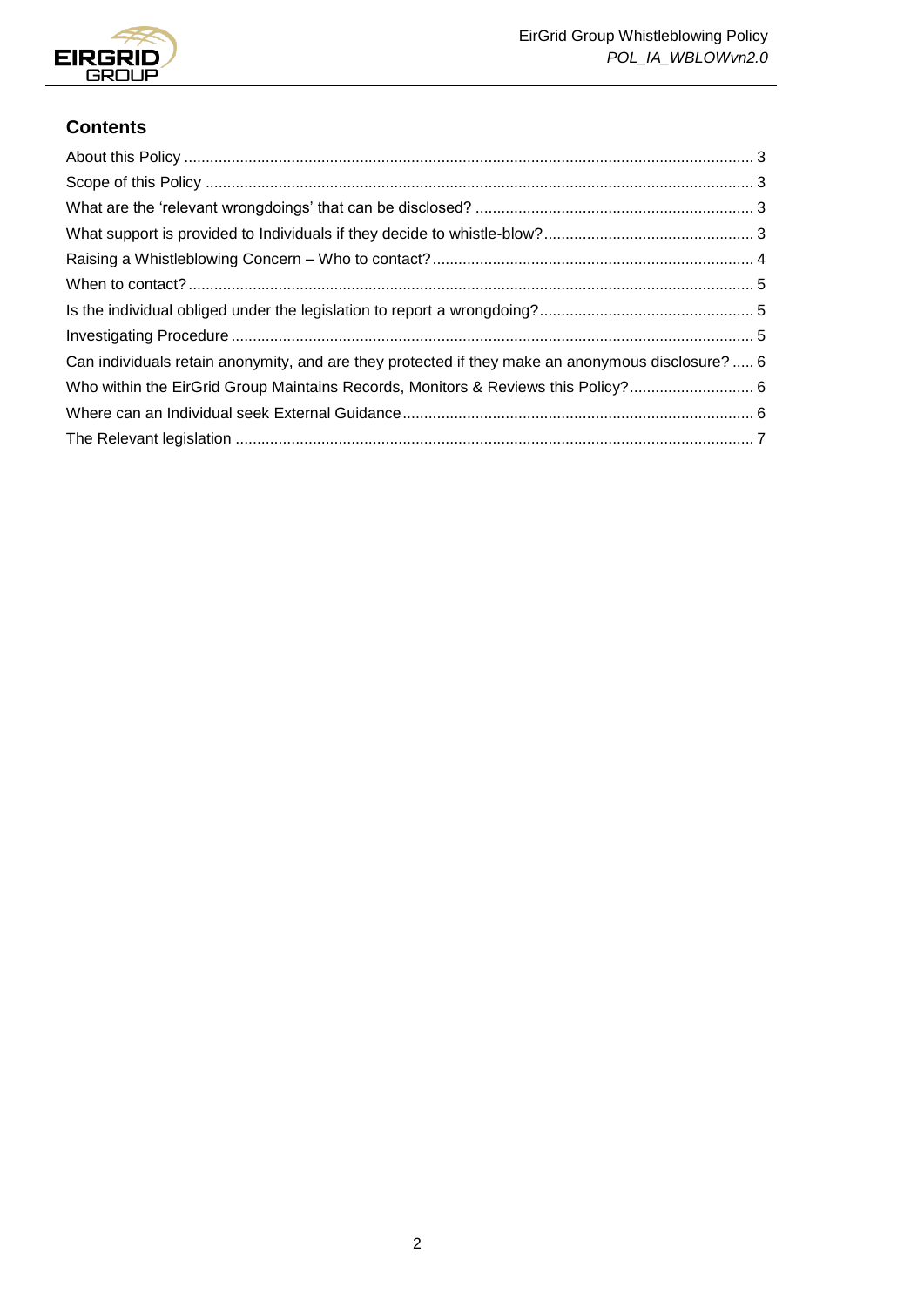

## <span id="page-2-0"></span>**About this Policy**

The EirGrid Group<sup>1</sup> is committed to promoting the highest standards of openness, probity and accountability. An important aspect of fostering a culture of accountability and transparency is having a mechanism in place to enable individuals to make disclosures of wrongdoing without any fear of penalisation<sup>2</sup>, safe in the knowledge that any disclosures made will be taken seriously, investigated appropriately, and their anonymity will be protected.

This is particularly important where an individual has a reasonable belief that the information he or she has discovered is "relevant information". To qualify as "relevant information", an Individual must reasonably believe that the information disclosed tends to show one or more of the "relevant wrongdoings" (listed below), and it must come to an individual's attention in connection with his orher employment.

It should be emphasised that this Whistleblowing Policy (the "Policy") is intended to provide guidance as to how individuals can make disclosures relating to suspected relevant wrongdoings. This Policy should not be used as a means by which an individual questions financial or business decisions taken by any entity within the EirGrid Group, or for raising complaints of a personal nature in respect of treatment at work. In those instances, an individual should use the appropriate Grievance Procedures.

## <span id="page-2-1"></span>**Scope of this Policy**

This Policy is applicable to all employees on permanent and temporary contracts, officers, contractors, consultants, agency workers, secondee employees, casual workers, volunteers, interns, trainees, former employees of all entities within the EirGrid Group, and anybody who is contracted to do work which is primarily determined by the EirGrid Group management team.

## <span id="page-2-2"></span>**What are the 'relevant wrongdoings' that can be disclosed?**

The following are classified as "relevant wrongdoings:

- A miscarriage of justice
- Misuse of public monies; mismanagement by a public official; financial malpractice and/or impropriety, fraud, bribery or corruption;
- Non-compliance with a legal obligation
- Health & Safety threats

 $\overline{\phantom{a}}$ 

- Danger to or damage to the environment
- That an offence has been, or is likely to be committed
- The commission of an offence (including for the avoidance of doubt, criminal activity)
- Improper conduct or unethical behaviour; an act of omission by or on behalf of a public body is oppressive, discriminatory or grossly negligent or constitutes gross mismanagement; and
- Concealment or destruction of information relating to any of the foregoing.

Please note that there are no geographical boundaries for the commission of a wrongdoing. Consequently, if the wrongdoing is committed abroad i.e. outside Ireland and Northern Ireland, this Policy still applies whether or not the wrong doing would be regarded in that country as an offence.

## <span id="page-2-3"></span>**What support is provided to Individuals if they decide to whistle-blow?**

Individuals should feel confident about coming forward to raise genuine concerns and we will:

<sup>1</sup> EirGrid Group shall include the following entities: EirGrid plc, EirGrid UK Holdings Ltd, SONI Ltd, and SEMO (a contractual joint venture between EirGrid plc and SONI Ltd). 2

Penalisation means any act or omission that affects an Individual to the Individual's detriment: e.g. dismissal or disciplinary action; selection for lay-off or redundancy; demotion or loss of opportunity for promotion; transfer of duties, change of location of place of work; reduction in wages / change in working hours; suspension; and unfair treatment and discrimination.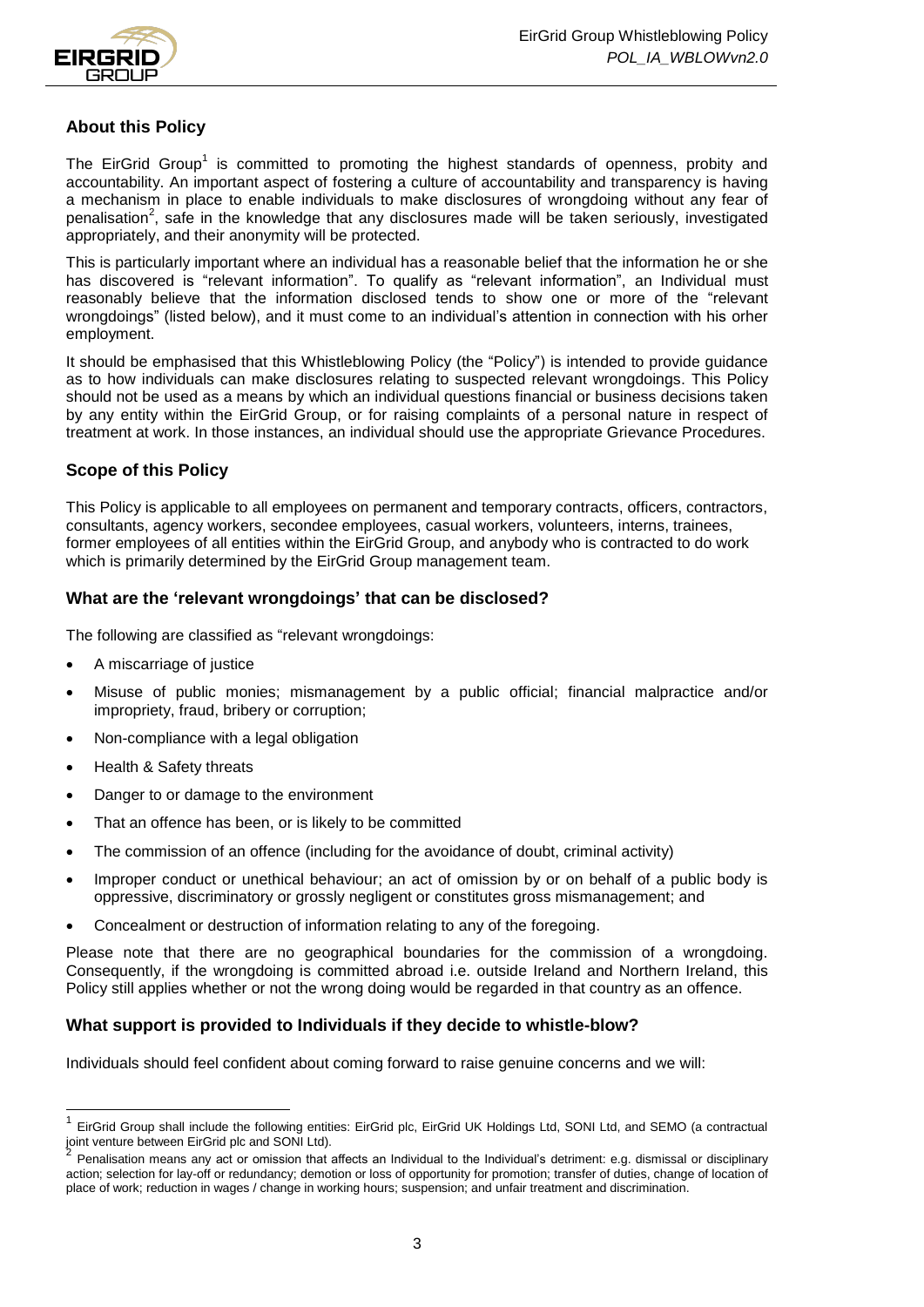

- always deal with genuine concerns seriously when they raise them and look into them thoroughly and with care;
- respect individuals' view when they come forward, and encourage them that they have done the right thing;
- do everything possible to invoke measures to protect an individual's identity and ensure that any disclosure made is treated confidentially;
- support individuals when they raise an issue, and protect them from any reprisals and victimisation;
- assure individuals that coming forward with a genuine concern will not affect their career, regardless of the outcome;
- treat any pressure, criticism or victimisation towards an individuals, in relation to their reporting of a concern, as a disciplinary matter; and
- always use our disciplinary procedures to pursue fraud and serious abuse and other illegal actions as rigorously as possible, and take legal action as necessary.

## <span id="page-3-0"></span>**Raising a Whistleblowing Concern – Who to contact?**

The purpose of this Policy is to give individuals the opportunity and protection needed to raise concerns internally without reporting the concern to an external body. It is, therefore, expected that initially, individuals will raise concerns internally in accordance with the steps outlined below. In the event that making a disclosure internally is not possible or inappropriate, there are alternative options available as outlined below.

#### **Internal Disclosures**

1. Internal Discussion with a Member of the Management Team

In the event that an individual is considering invoking the Whistleblowing Policy, he or she is encouraged initially to raise the issue for consultation with a member of the Management Team i.e. Managers and Directors within the EirGrid Group. The Management Team are obliged to treat such matters confidentially, and to protect the individual's anonymity. The purpose of this discussion is to talk about the individual's concerns in a safe environment. At the end of this meeting, should the individual wish to invoke the Policy, he or she will be directed to one of the nominated individuals (see below) who have been assigned the role of "Investigating Officer".

2. Disclosure to an Investigating Officer

An Individual who either feels unable in the first instance to speak with a member of the Management Team for whatever reason, or they have consulted with a member of the Management Team and still wish to make a disclosure, he or she should approach any one of the following Investigating Officers:

- Head of Internal Audit & Compliance;
- HR Director; or
- Chief Executive.

#### 3. Disclosure to the Chairman

Should none of the above routes be suitable or acceptable, the individual may bypass the above methods and discuss the disclosure with the Chairperson. The Chairperson may then, assuming there is no conflict of interest, refer the individual back to one of the Investigating Officers if he feels that the Investigating Officer can more appropriately investigate the disclosure.

#### **External Disclosures**

Where an individual reasonably believes that:

• evidence in respect of the relevant information will be destroyed and/or concealed if a disclosure is made internally;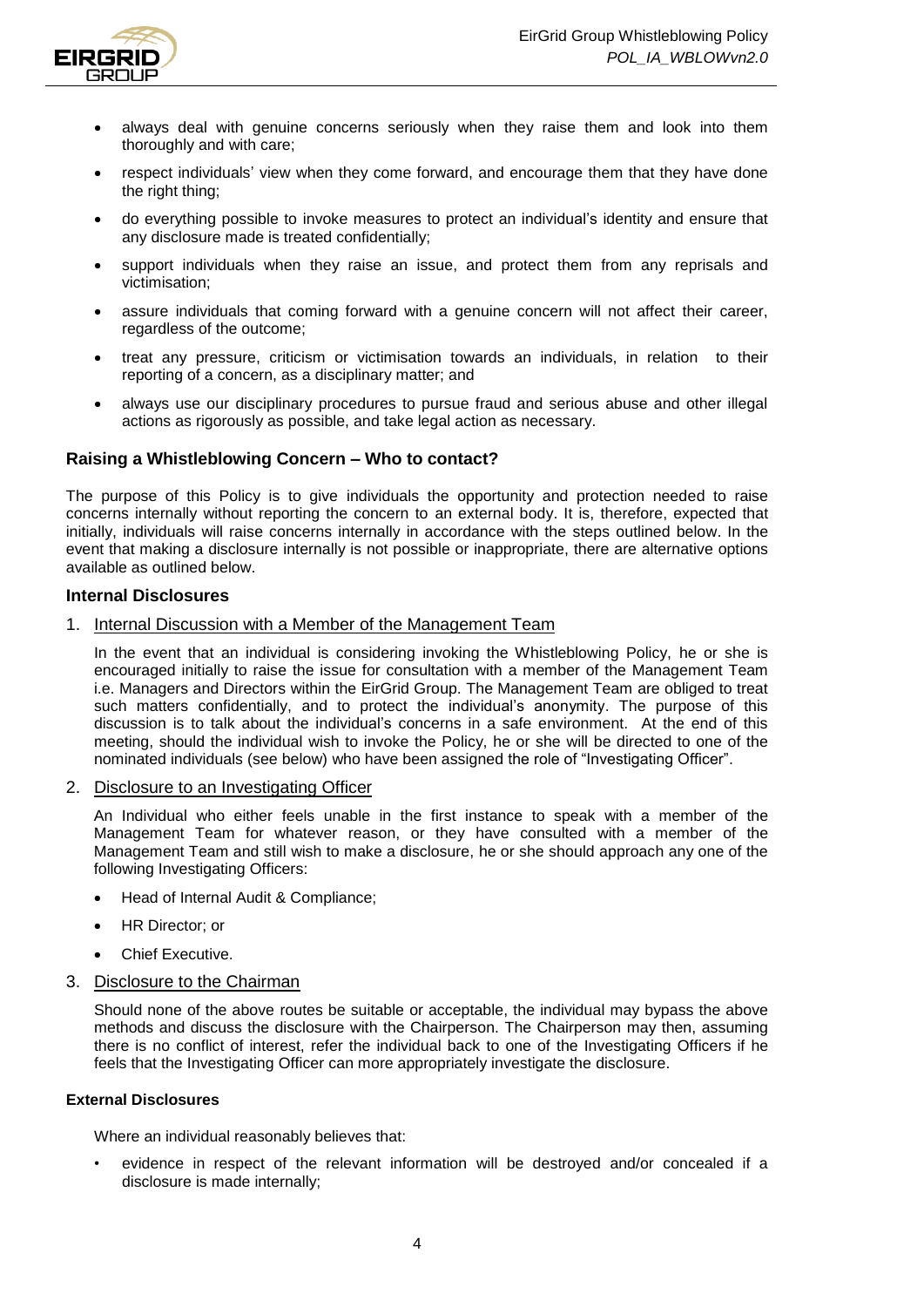

- He or she will be subjected to penalisation by the Company ; or
- the relevant wrongdoing is of an exceptionally serious nature,

then the individual can make an external disclosure to a person $3$  other than his or her employer provided that he or she (i) **reasonably** believes that the information disclosed is **substantially true**, (ii) that the **disclosure is not made for personal gain**, and (iii) it **must be reasonable** for the individual in all the circumstances, to make the disclosure.

#### **Examples of External Persons to whom a disclosure can reasonably be made**

Prescribed Persons

In Ireland, the Minister for Public Expenditure and Reform may prescribe a wide list of "prescribed persons" (mainly heads of regulatory bodies) whose roles and responsibilities are defined by law. In Northern Ireland, the Public Interest Disclosure (Prescribed Persons) (Amendment) Order (Northern Ireland), 2012 provides a list of prescribed persons for this purpose.

Disclosure to a legal adviser

An individual may make a disclosure in the course of obtaining legal advice from a barrister, solicitor, or trade union official.

#### <span id="page-4-0"></span>**When to contact?**

Individuals are encouraged to make a disclosure at soon as they have a reasonable belief of suspected relevant wrongdoings. Whilst we do ask that individual exercise due care to ensure the accuracy of the information, they are not expected to fully investigate the matter, or to prove that their disclosure is well-founded. If an individual is uncertain whether something is within the scope of this Policy, he or she should seek advice from the Head of Internal Audit & Compliance in the first instance.

#### <span id="page-4-1"></span>**Is the individual obliged under the legislation to report a wrongdoing?**

No, there is no legal obligation imposed on individuals to disclose any wrongdoing. However, individuals must still comply with other legal obligations to disclose information, such as those imposed by criminal law. For example, it is an offence for a person not to report to An Garda or the Police Service of Northern Ireland information which he or she knows or believes might be of material assistance in preventing the commission of certain offences or securing the conviction of any persons for those relevant offences.

#### <span id="page-4-2"></span>**Investigating Procedure**

Due to the varied nature of the disclosures raised, which may involve internal investigators and/or An Garda **Subset Arms / The Police Service Northern Ireland, it is not possible to lay down precise timescales** for such investigations. The Investigating Officers should ensure that the investigations are undertaken as quickly as possible without affecting the quality and depth of those investigations.

The Investigating Officer should, as soon as practically possible, send a written acknowledgement of the disclosure to the individual who made the disclosure (the "**Discloser**"), and thereafter, inform him or her in writing in respect of the outcome of the investigation, and on the action that is proposed. If the investigation is prolonged, the Investigating Officer should keep the individual informed in writing, as to the progress of the investigation, and as to when it is likely to be concluded.

All responses to the Discloser should be in writing and sent to his or her home address.

In carrying out the investigation, the Investigating Officer may carry out the following steps:

Full details and clarifications of the complaint should be obtained;

 3 The legislation does not define who that "person" might be but **it must be reasonable** to disclose to that person. For example, it is unlikely to be reasonable to disclose wrongdoing to a business competitor of the EirGrid Group.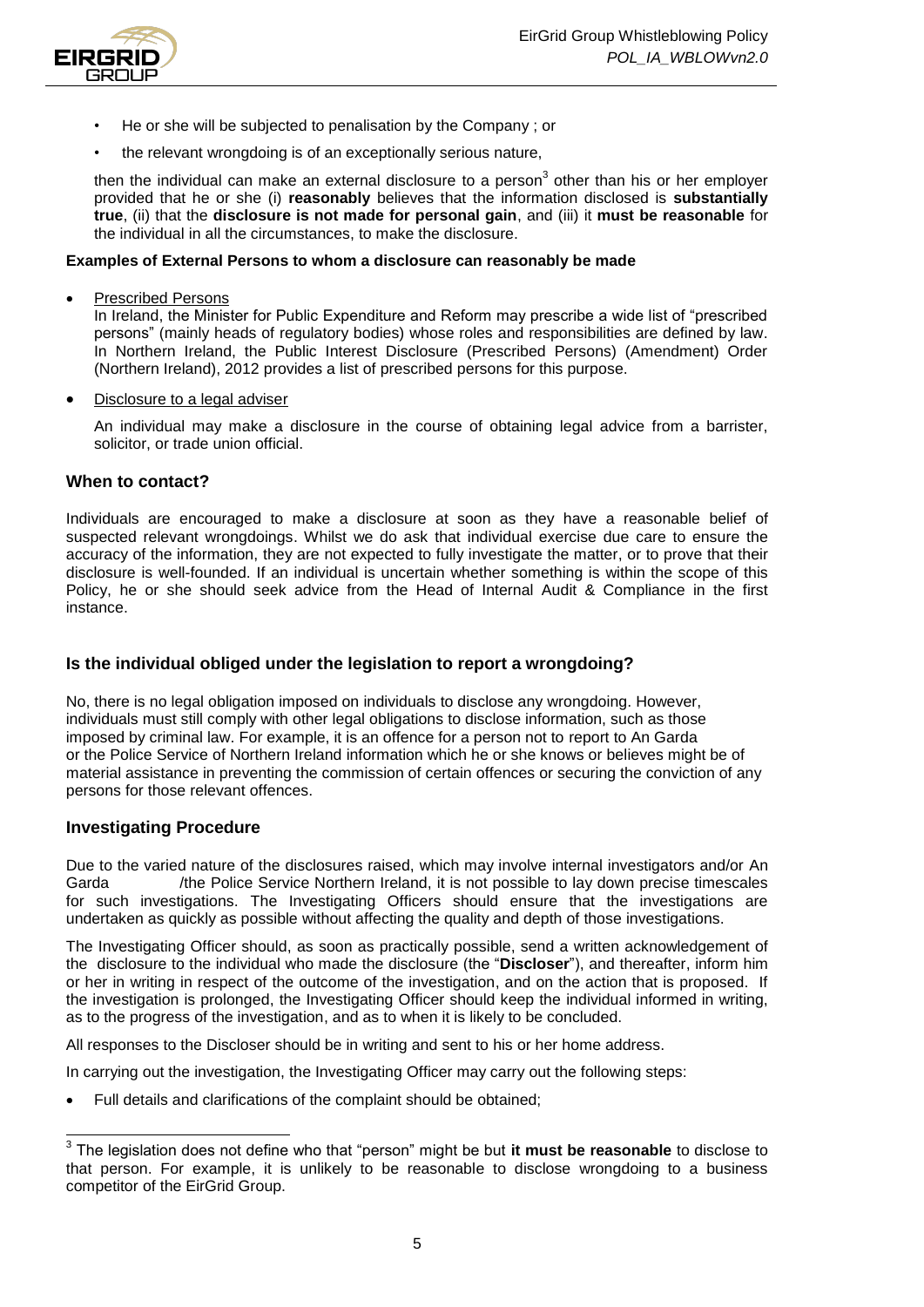

- The Investigating Officer should inform the Individual against whom the complaint is made as soon as is practically possible. The individual will be informed of their right to be accompanied by a trade union or other representative at any meetings held in accordance with this Policy;
- The Investigating Officer should consider the involvement of the company auditors (external and internal) and An Garda **Since Service of Northern Ireland at this stage and should** consult with the Chief Executive or Chairperson;
- The allegations should be fully investigated by the Investigating Officer with the assistance, where appropriate, of other individuals or bodies;
- A decision concerning the disclosure and validity of the disclosure will be made by the Investigating Officer. This decision will be detailed in a written report containing the findings of the investigations and reasons for the decision. The report will be passed to the Chief Executive or Chairperson as appropriate;
- The Chief Executive or Chairperson will decide what action to take. If the disclosure is shown to be justified, certain disciplinary or other EirGrid Group procedures may be invoked as appropriate;
- The Discloser should be kept informed of the progress of the investigations and, if appropriate, of the final decision; and
- If appropriate, a copy of the decision will be passed to the Company auditors (external and internal) to enable a review of the procedures.

Please note that as the person raising the concern, the Discloser may be required to attend any factfinding meeting(s) during the investigation process. If the Discloser wishes, he or she may be accompanied at any meeting by a fellow employee of his or her choice who may be a friend, colleague or a trade union representative. If the Discloser is accompanied at meetings, the companion's role will is to support the Discloser, rather than answer any questions on the Discloser's behalf.

## <span id="page-5-0"></span>**Can individuals retain anonymity, and are they protected if they make an anonymous disclosure?**

We will take all reasonable measures to respect an individual's identity and confidentiality. We will not reveal an individual's identity, unless we reasonably believe that the individual has waived his or her anonymity or where it is necessary to reveal the identity of the individual for the following public interest reasons:

- we are required to do so for legal reasons:
- for the prevention of crime or prosecution of a criminal offence;
- it is necessary for the effective investigation of the allegation; and .
- it is essential in preventing a serious risk to public health, safety, environment.

In respect of anonymous disclosures, an individual who makes an anonymous disclosure is protected by this Policy, but we encourage individuals to put their name to any disclosures they make.

## <span id="page-5-1"></span>**Who within the EirGrid Group Maintains Records, Monitors & Reviews this Policy?**

The Head of Internal Audit & Compliance will retain confidential records in respect of all matters raised in accordance with this Policy, will review this Policy on an annual basis, and will be responsible for reporting to the Audit Committee on a bi-annual basis. This effectiveness of this Policy will be monitored by the Audit Committee.

#### <span id="page-5-2"></span>**Where can an Individual seek External Guidance**

If an individual is unsure about whether or not to and/or how to raise a concern or wants external confidential advice, he or she can contact Transparency International Ireland in Ireland on it's freephone "Speak Up" helpline at 1800 844 866 or by email to [helpline@transparency.ie.](mailto:helpline@transparency.ie)